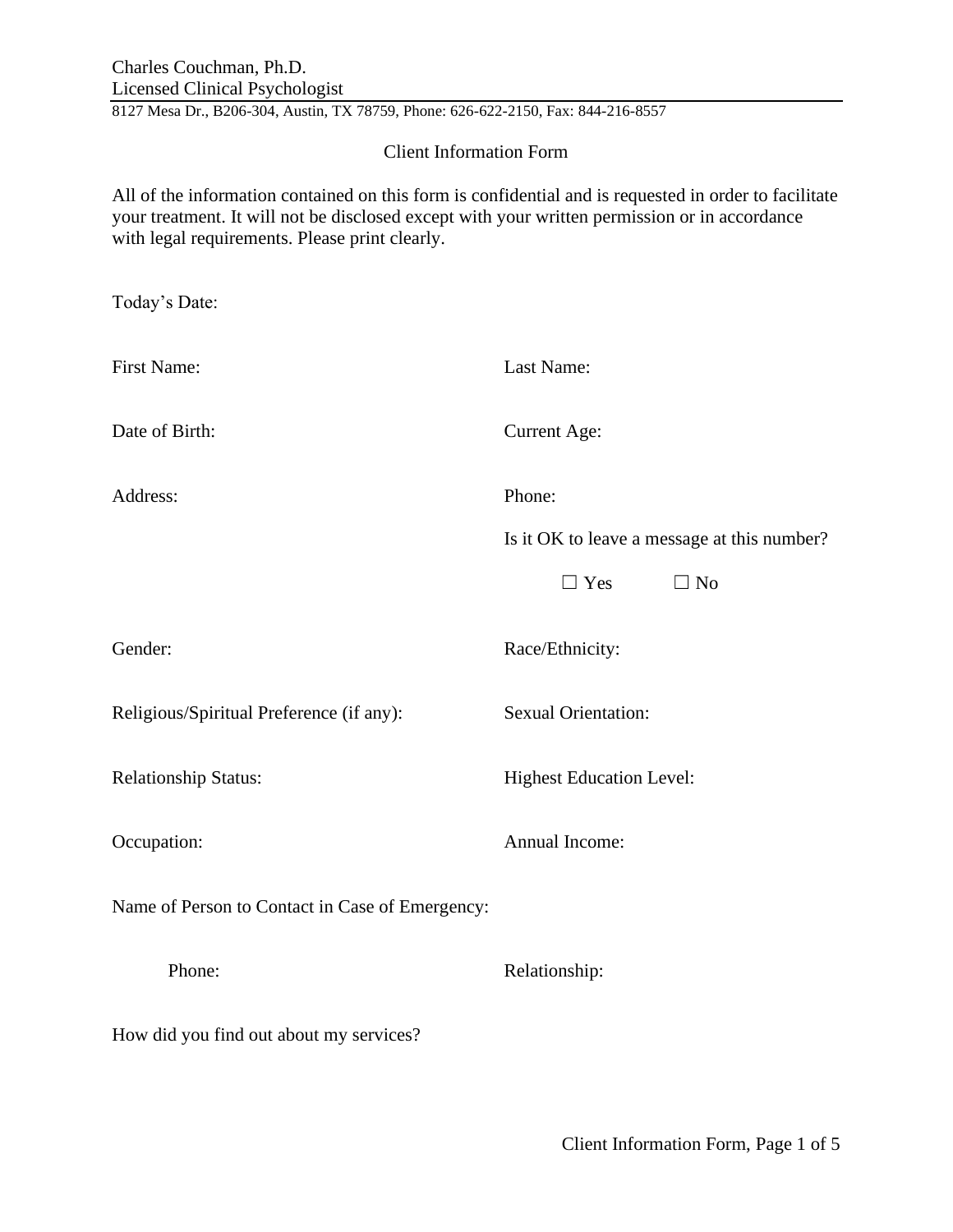Please describe what brings you to therapy.

Please indicate any of the following issues that are personally important to you at this time.

- $\Box$  Alcohol use
- $\Box$  Anger, irritability
- $\Box$  Anxiety, nervousness
- $\Box$  Appetite loss
- $\Box$  Assertiveness difficulties
- $\Box$  Attention, concentration problems
- $\Box$  Body image &/or weight concerns
- $\Box$  Career concerns, goals, and choices
- $\Box$  Childhood issues/experiences
- $\Box$  Conflicts or problems with family
- $\Box$  Conflicts or problems with friends
- $\Box$  Conflicts or problems with others
- $\Box$  Decision making, indecisiveness
- $\Box$  Depression, low mood, sadness,
- $\Box$  Drug use (illegal or prescribed)
- $\Box$  Eating problems (e.g., over-eating, under-eating, vomiting, laxative use)
- $\Box$  Fatigue, tiredness, low energy
- $\square$  Fears, phobias
- $\Box$  Financial problems
- $\Box$  Gender identity concerns
- $\Box$  Grief, loss
- □ Guilt
- $\Box$  Impulsive behavior, risk-taking
- $\Box$  Legal problems
- □ Loneliness
- $\Box$  Medical problems
- $\Box$  Memory problems
- $\Box$  Mood swings
- $\Box$  Motivation problems
- $\Box$  Obsessions, compulsions (thoughts or actions that repeat themselves)
- $\Box$  Panic attacks
- ☐ Perfectionism
- ☐ Procrastination
- $\Box$  Racial, ethnic, or cultural issues
- $\Box$  Relationship loss, divorce, separation
- ☐ Self-esteem/self-confidence concerns
- $\Box$  Self-injury (e.g., cutting, burning)
- $\Box$  Sexual abuse or assault
- $\Box$  Sexual orientation concerns
- $\Box$  Sexuality (e.g., desire, performance)
- □ Shyness
- $\square$  Sleep problems
- $\Box$  Social withdrawal, isolation
- $\Box$  Spiritual or religious issues
- $\square$  Stress, tension
- $\Box$  Suspiciousness, distrust
- $\Box$  Suicidal thoughts
- $\Box$  Traumatic experiences
- $\Box$  Violence or aggression towards you
- $\Box$  Becoming violent or aggressive towards others
- $\Box$  Work or school problems
- $\Box$  Other. Please specify: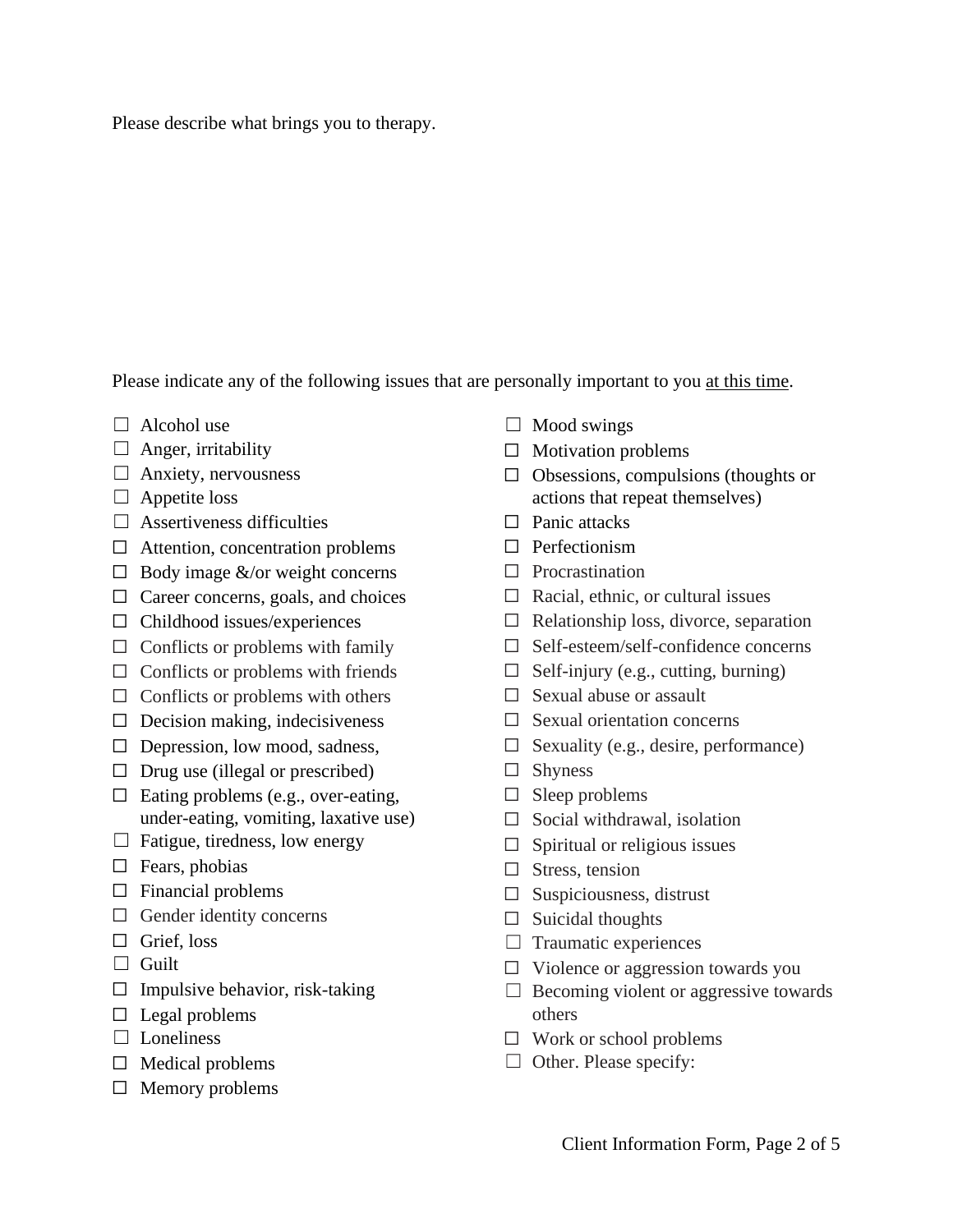Please indicate if you have experienced any of the following, now or in the past. Please also specify approximately when these events occurred.

Event When Occurred

- $\Box$  Felt the need to reduce your drug or alcohol use
- ☐ Had others express concern about your drug or alcohol use
- $\Box$  Seriously considered suicide
- $\Box$  Made a suicide attempt
- $\Box$  Seriously considered injuring another person
- $\Box$  Purposely caused serious injury to another person
- $\Box$  Purposely injured yourself without suicidal intent (e.g., cutting, burning)
- $\Box$  Felt you had an eating problem
- $\Box$  Heard or saw things that you suspect were not there, that other people could not see or hear.
- $\Box$  Childhood physical abuse
- $\Box$  Childhood sexual abuse
- $\Box$  Childhood emotional abuse
- $\Box$  Unwanted sexual contact or experiences
- $\Box$  Life-threatening experiences (e.g., assault, kidnapping, animal attack, warzone or combat experiences, accident, natural disaster, near drowning, etc.)
- $\Box$  Diagnosed with a life-threatening illness
- $\Box$  Witnessed the serious injury or unnatural death of a person
- $\Box$  Any event not covered above that made you feel intense fear or helplessness. Please specify: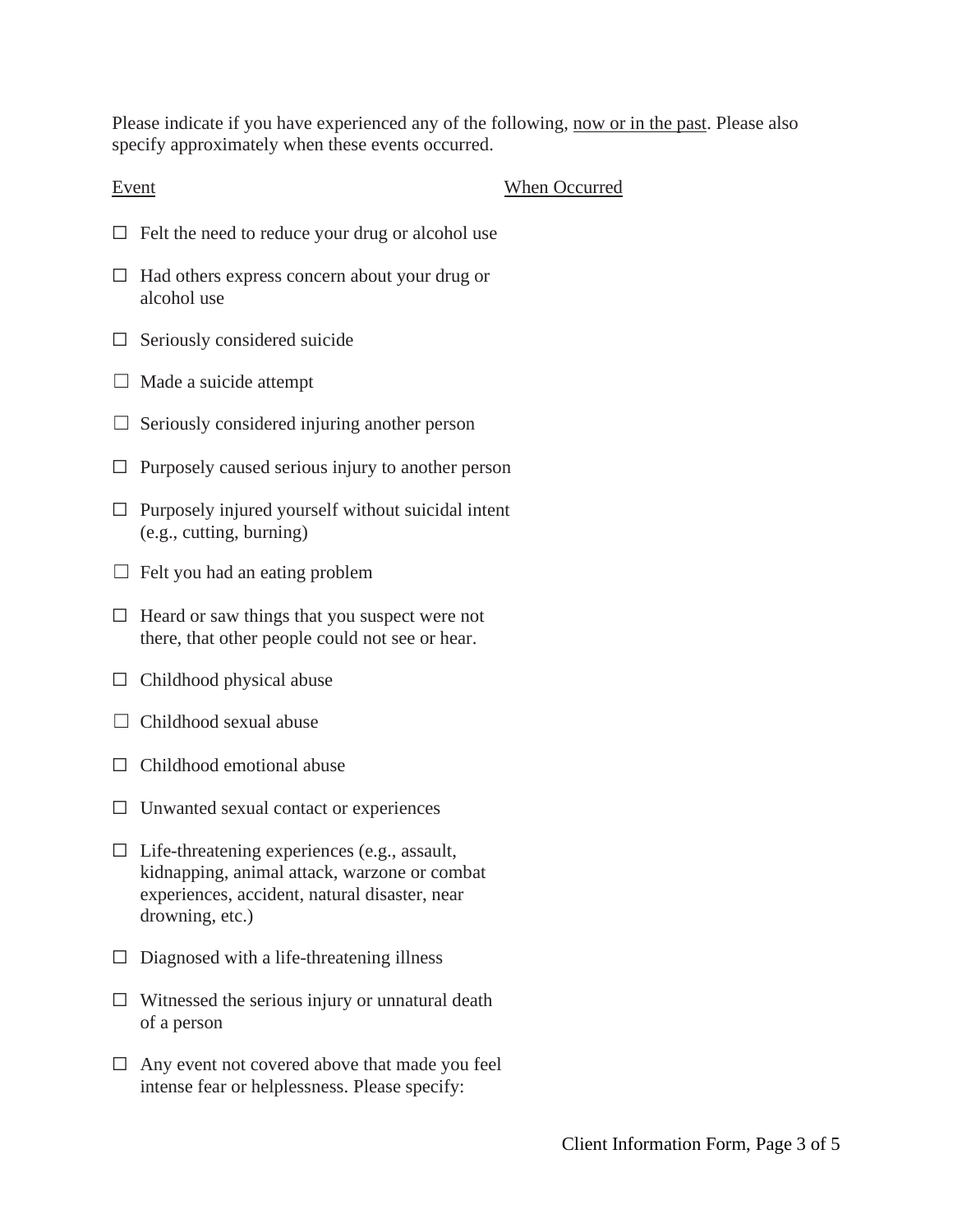Please provide the following information about your family members. Please indicate if a family member is deceased.

| <b>Family Member</b>      | Gender | Age | <b>History of Mental Health Concerns</b> |
|---------------------------|--------|-----|------------------------------------------|
| <b>Biological Mother:</b> |        |     |                                          |
| <b>Biological Father:</b> |        |     |                                          |
| Stepparent 1:             |        |     |                                          |
| Stepparent 2:             |        |     |                                          |
| Sibling 1:                |        |     |                                          |
| Sibling 2:                |        |     |                                          |
| Sibling 3:                |        |     |                                          |
| Sibling 4:                |        |     |                                          |
| Child 1:                  |        |     |                                          |
| Child 2:                  |        |     |                                          |
| Child 3:                  |        |     |                                          |
| Child 4:                  |        |     |                                          |

To your knowledge, is there any other history of mental health concerns in your family (e.g., in grandparents, aunts, uncles, cousins)? If so, please specify.

Name of Primary Care Physician: Phone:

Approximately how long ago was your last physical exam?